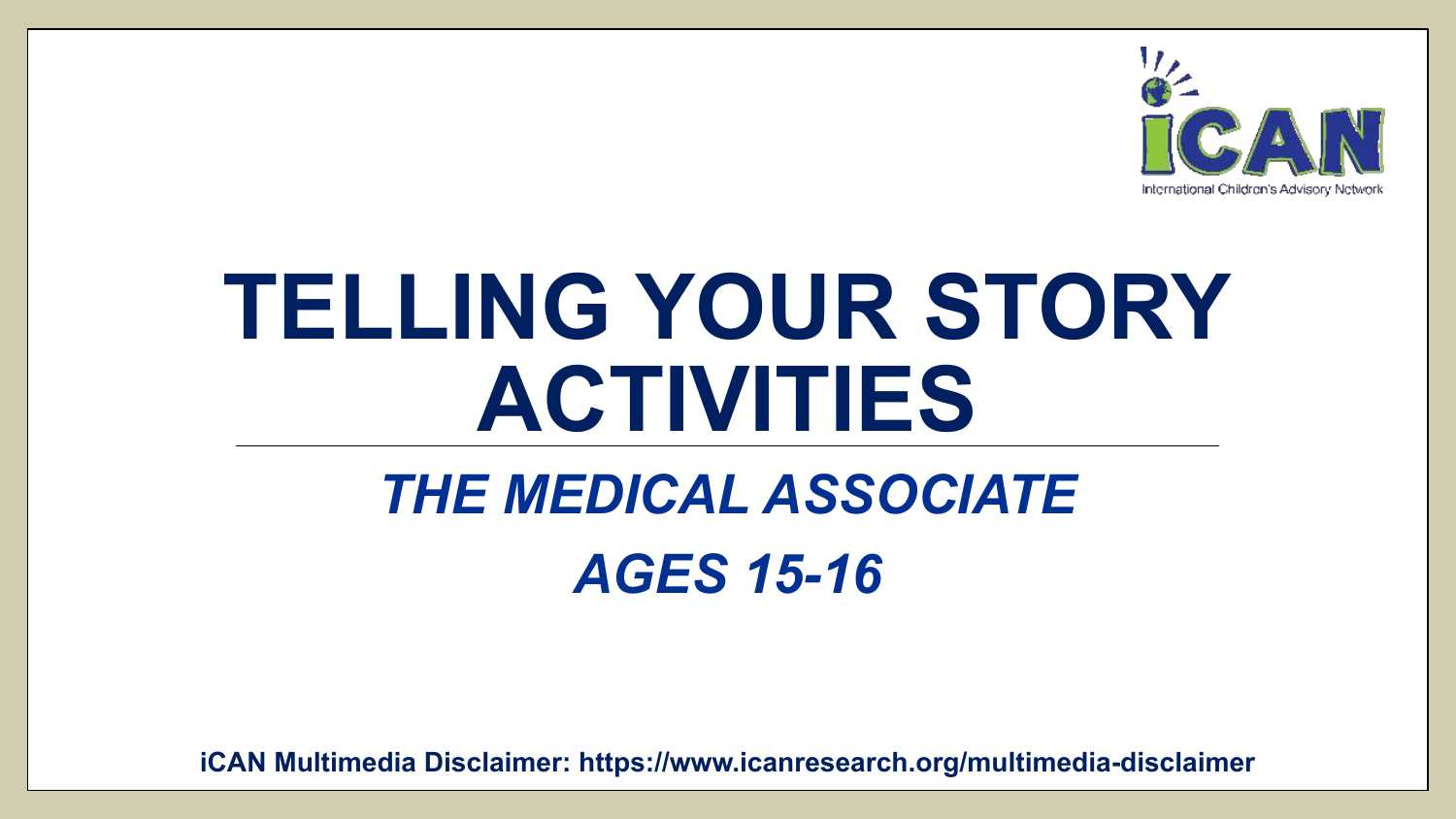## Activity Instructions



- **• Hey group members! We have some fun activities for you!**
- **• Ask your group leader if these activities can be completed with your group or on your own!**
- **• You are looking at the activities for the Medical Associate!**
- **• Open the activity and follow the links provided to guide you through!**
- **• At the end of the lesson, the link to the Medical Associate checklist will be provided.**
- **• Complete the checklist, show it to your group leader and get your certificate!**
- **• Good luck!**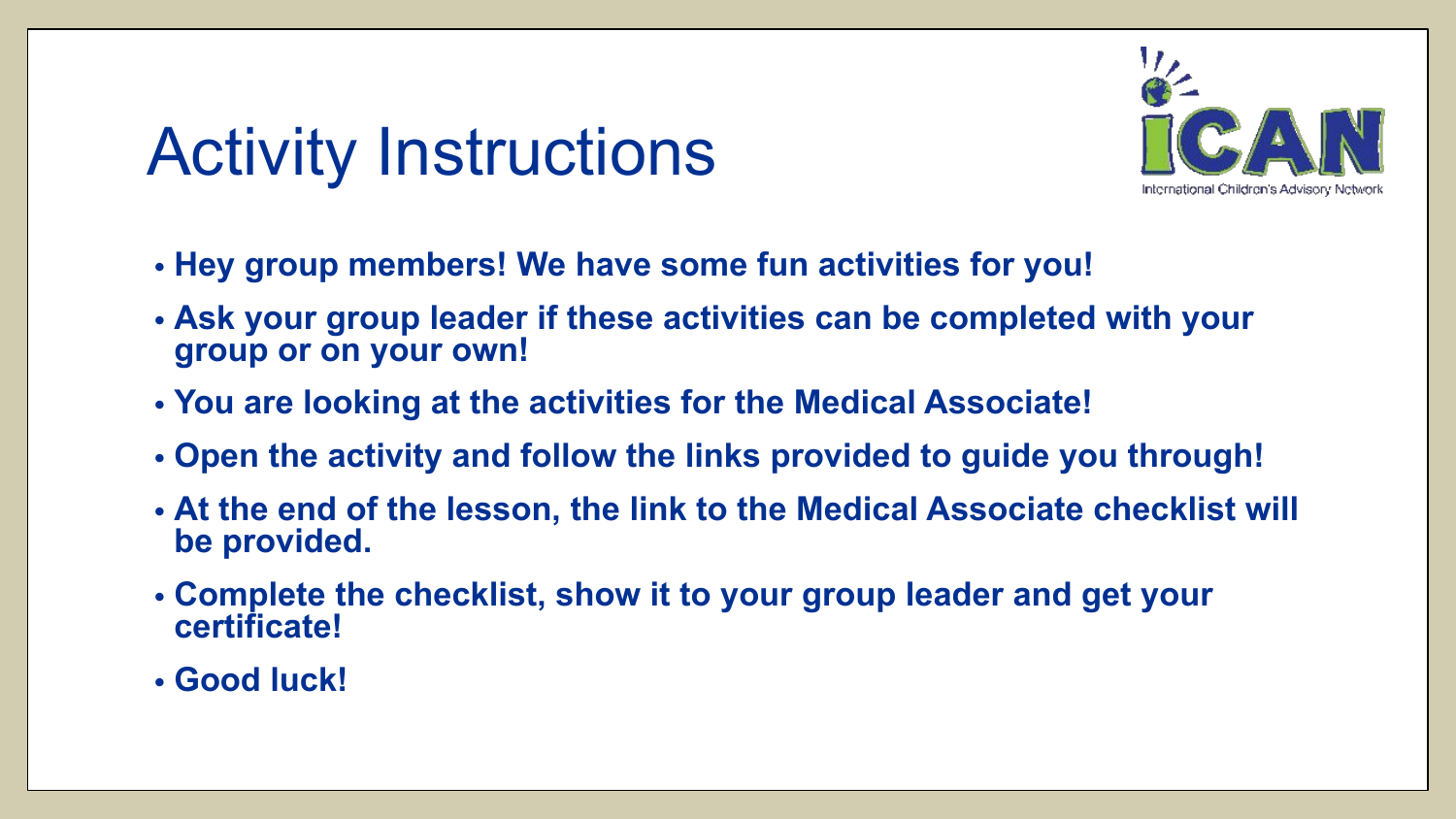### <span id="page-2-0"></span>Activities to complete:

*(Click on the links below to go to the activity listed)*



#### **•Activity 1**

- **• Finish the sentence: "Who are you?"**
- *• [Please click here to go to Activity](#page-3-0) 1*

#### **•Activity 2**

- **• Medi-kids "Where are they?" Hidden Picture**
- *• [Please click here to go to Activity](#page-4-0) 2*

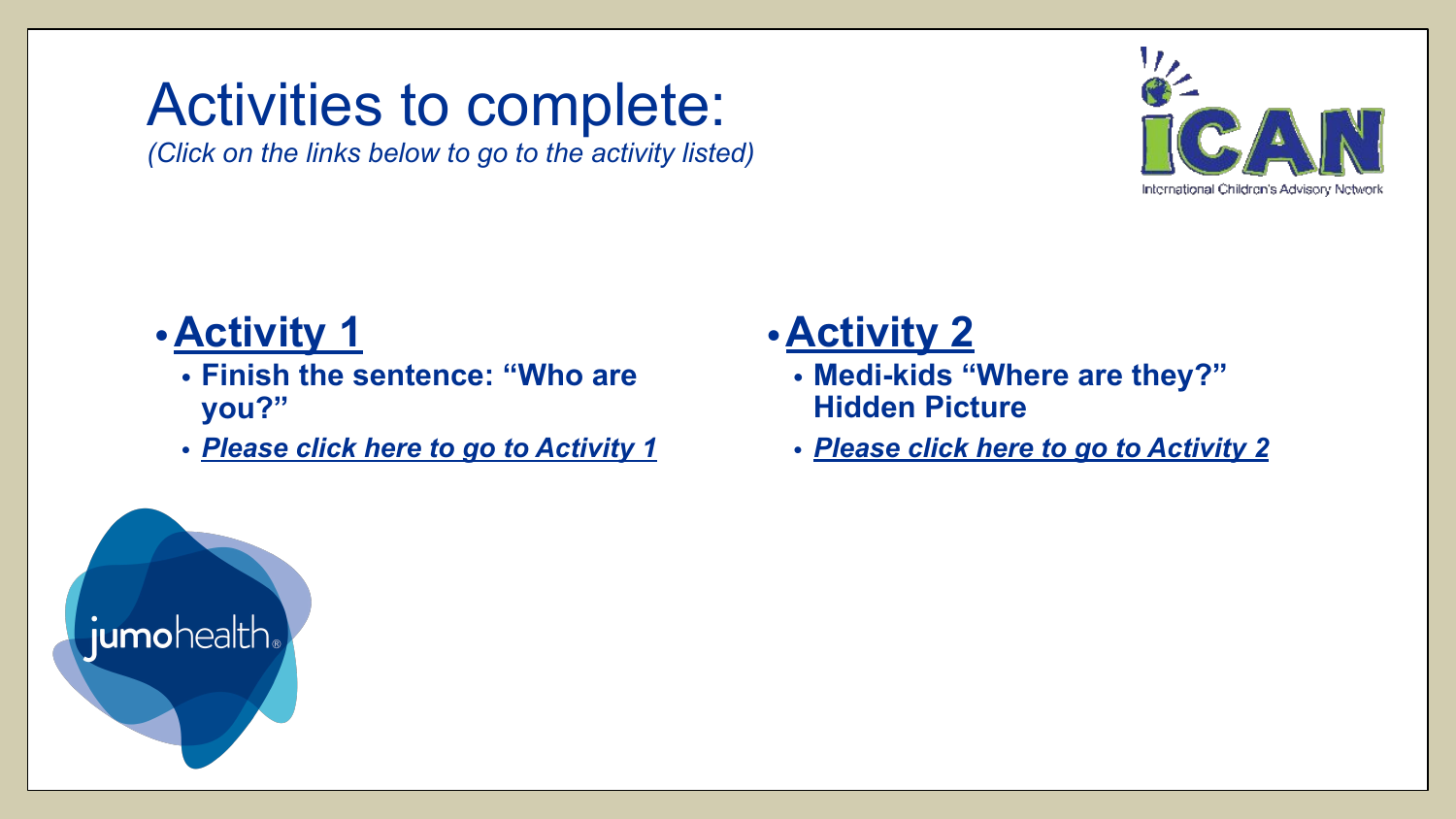### <span id="page-3-0"></span>Activity 1 Finish the sentence: "Who are you?"



- **• Watch the following TED Talk:**
	- **• [Want to Change the World? Start](https://youtu.be/yg8SBuTuoKk) [by Being Brave Enough to Care.](https://youtu.be/yg8SBuTuoKk)** (Wade, 2018)
- Create a 2-3 minute video of yourself answering the following questions:
- I want you to know…
- I want you to see…
- I want to understand...
- I am inspired by...
- I want the future to...
	- **• Good luck!**

*[Please click here](#page-2-0) [to return to](#page-2-0) [Activities page](#page-2-0)*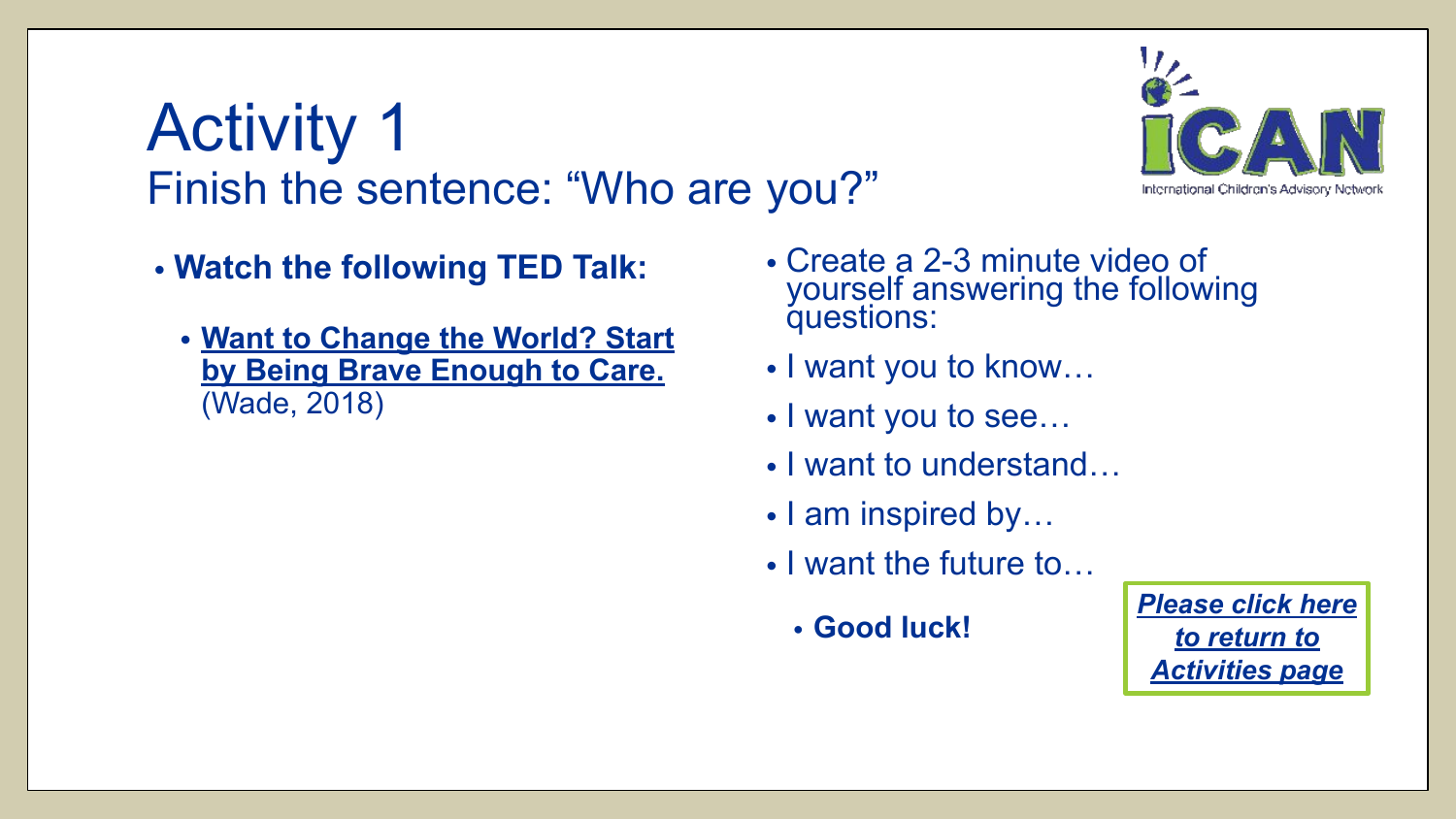### <span id="page-4-0"></span>Activity 2 Medi-kids "Where are they?" Hidden Pictures



- **• Click the link below and find the "Where are they?" Hidden Pictures Challenge**
	- **• Find this activity on page 6 in the Medi-Activities linked below**
	- *• [Please click here to go to the "Where are they?" Hidden Pictures Challenge](https://www.icanresearch.org/_files/ugd/df726f_35617d8416a34d8185924ef1db4e34c3.pdf)*
- **• Complete the Medi-kids "Where are they?" Hidden Pictures Challenge**
- **• Tell us a story about how you would tell a medical team about your healthcare need when you are away from home**
	- *• Ask your group leader if this activity should be completed as a group or recorded on your phone*



**Good luck!**

*[Please click here](#page-5-0) [to go to the](#page-5-0) [Activities](#page-5-0) [completion page](#page-5-0)*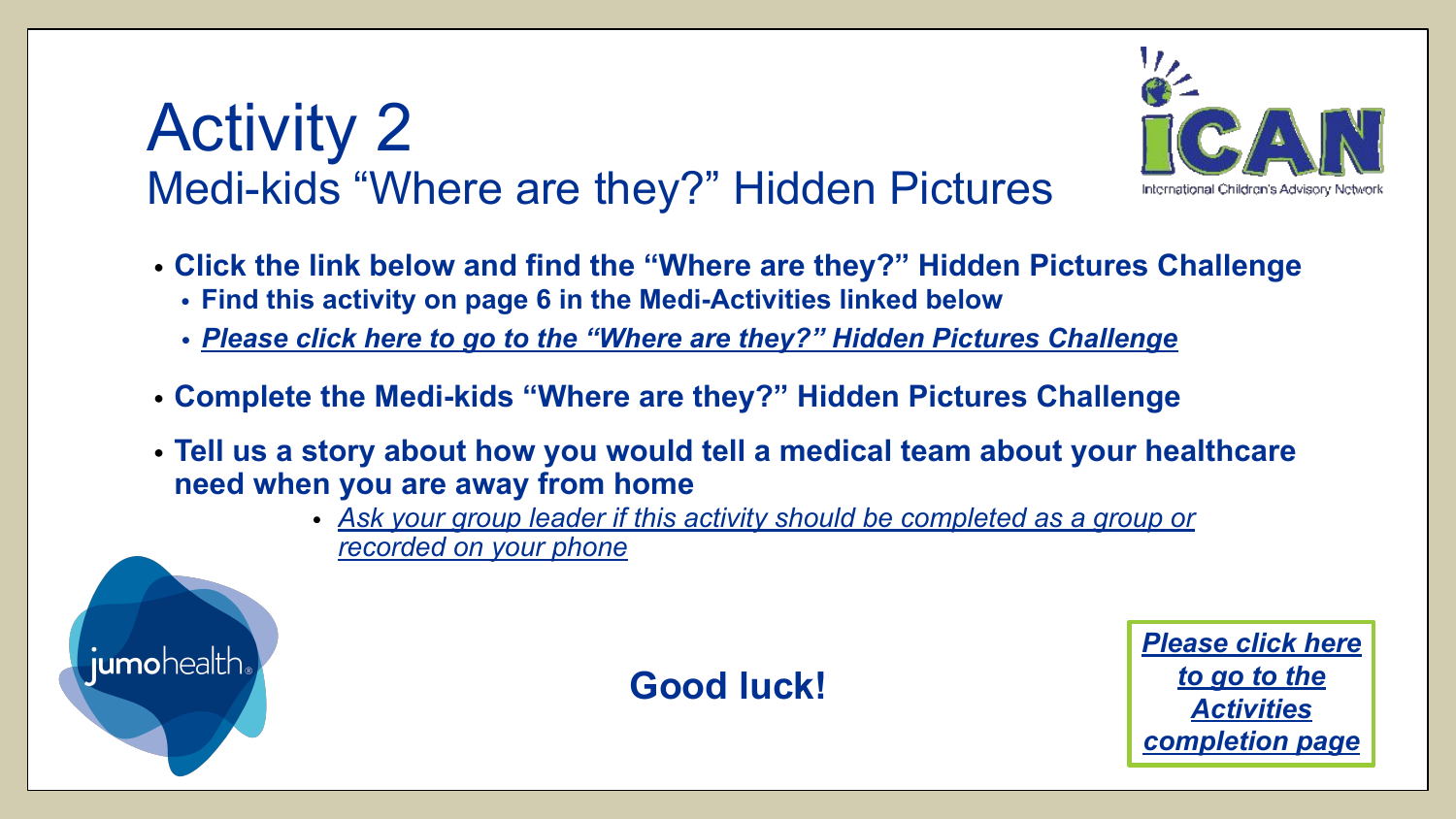# <span id="page-5-0"></span>Congratulations!



- **•You have completed the activities required to become a Medical Associate!**
- **•Please use the checklist provided in the link below as proof of your activity completion!**